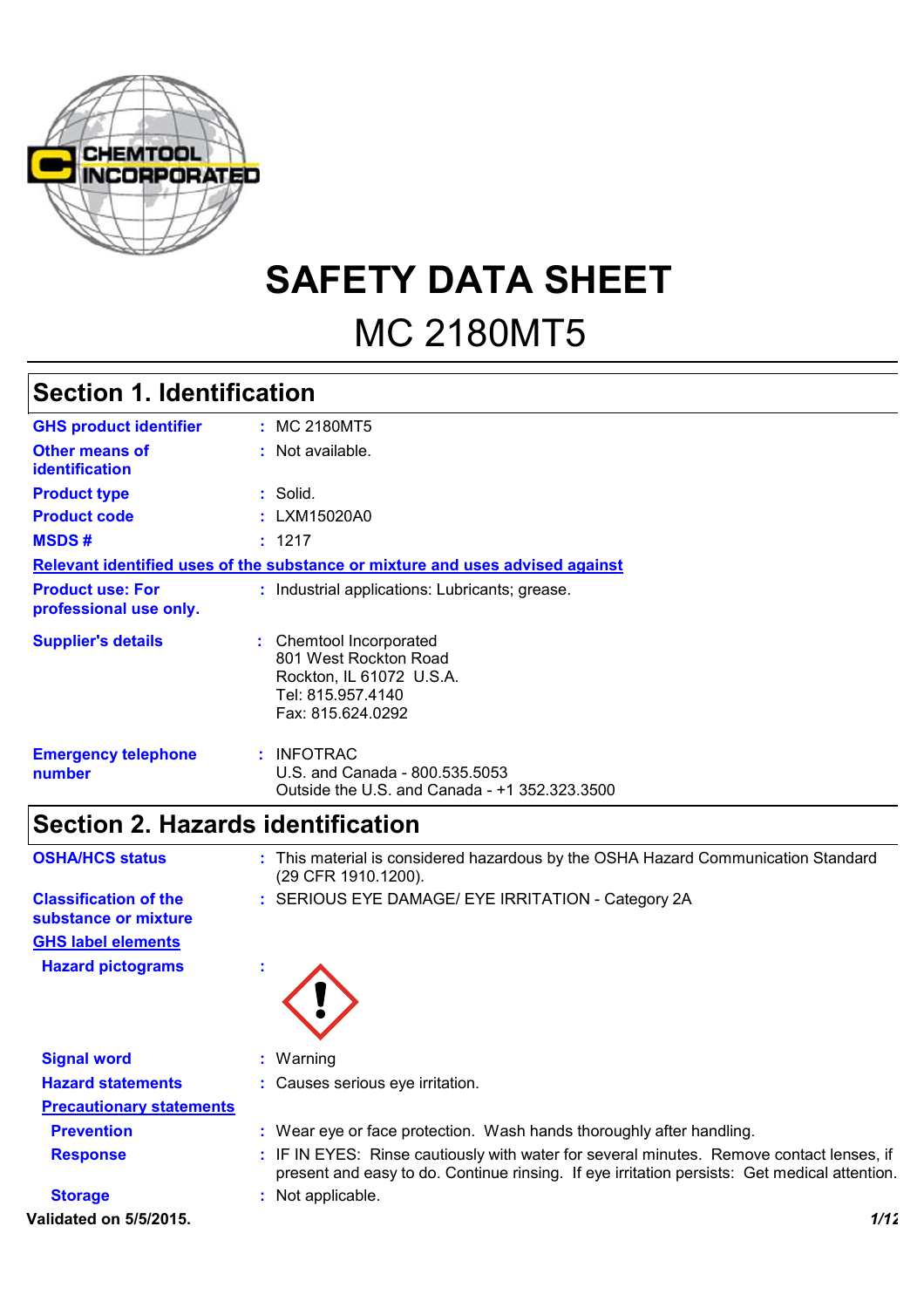### **Section 2. Hazards identification**

**Disposal :** Not applicable.

**Hazards not otherwise classified**

**:** None known.

## **Section 3. Composition/information on ingredients**

**:** Mixture

**Other means of** 

**identification**

**:** Not available.

### **CAS number/other identifiers**

| <b>Ingredient name</b>                                        | $\frac{9}{6}$ | <b>CAS number</b> |
|---------------------------------------------------------------|---------------|-------------------|
| Distillates (petroleum), solvent-dewaxed heavy paraffinic     | 15-40         | 64742-65-0        |
| Phosphorodithioic acid, O,O-di-C1-14-alkyl esters, zinc salts | $1 - 5$       | 68649-42-3        |
| tris(2-ethylhexyl) orthoborate                                | $1 - 5$       | l 2467-13-2       |

Any concentration shown as a range is to protect confidentiality or is due to batch variation.

**There are no additional ingredients present which, within the current knowledge of the supplier and in the concentrations applicable, are classified as hazardous to health or the environment and hence require reporting in this section.**

**Occupational exposure limits, if available, are listed in Section 8.**

# **Section 4. First aid measures**

### **Description of necessary first aid measures**

| <b>Eye contact</b>                                 | : Immediately flush eyes with plenty of water, occasionally lifting the upper and lower<br>eyelids. Check for and remove any contact lenses. Continue to rinse for at least 10<br>minutes. Get medical attention.                                                                                                                                                                                                                                                                                                                                                                                                                                                                                                                                                                                                         |  |  |  |
|----------------------------------------------------|---------------------------------------------------------------------------------------------------------------------------------------------------------------------------------------------------------------------------------------------------------------------------------------------------------------------------------------------------------------------------------------------------------------------------------------------------------------------------------------------------------------------------------------------------------------------------------------------------------------------------------------------------------------------------------------------------------------------------------------------------------------------------------------------------------------------------|--|--|--|
| <b>Inhalation</b>                                  | : Remove victim to fresh air and keep at rest in a position comfortable for breathing. If<br>not breathing, if breathing is irregular or if respiratory arrest occurs, provide artificial<br>respiration or oxygen by trained personnel. It may be dangerous to the person providing<br>aid to give mouth-to-mouth resuscitation. Get medical attention if adverse health effects<br>persist or are severe. If unconscious, place in recovery position and get medical<br>attention immediately. Maintain an open airway. Loosen tight clothing such as a collar,<br>tie, belt or waistband.                                                                                                                                                                                                                              |  |  |  |
| <b>Skin contact</b>                                | : Flush contaminated skin with plenty of water. Remove contaminated clothing and<br>shoes. Get medical attention if symptoms occur. Wash clothing before reuse. Clean<br>shoes thoroughly before reuse.                                                                                                                                                                                                                                                                                                                                                                                                                                                                                                                                                                                                                   |  |  |  |
| <b>Ingestion</b>                                   | : Wash out mouth with water. Remove dentures if any. Remove victim to fresh air and<br>keep at rest in a position comfortable for breathing. If material has been swallowed and<br>the exposed person is conscious, give small quantities of water to drink. Stop if the<br>exposed person feels sick as vomiting may be dangerous. Do not induce vomiting<br>unless directed to do so by medical personnel. If vomiting occurs, the head should be<br>kept low so that vomit does not enter the lungs. Get medical attention if adverse health<br>effects persist or are severe. Never give anything by mouth to an unconscious person.<br>If unconscious, place in recovery position and get medical attention immediately.<br>Maintain an open airway. Loosen tight clothing such as a collar, tie, belt or waistband. |  |  |  |
| Most important symptoms/effects, acute and delayed |                                                                                                                                                                                                                                                                                                                                                                                                                                                                                                                                                                                                                                                                                                                                                                                                                           |  |  |  |

| <b>Potential acute health effects</b>                                                                         |                                                     |
|---------------------------------------------------------------------------------------------------------------|-----------------------------------------------------|
| Eye contact                                                                                                   | : Causes serious eye irritation.                    |
| <b>Inhalation</b>                                                                                             | : No known significant effects or critical hazards. |
| <b>Skin contact</b>                                                                                           | : No known significant effects or critical hazards. |
| <b>Ingestion</b>                                                                                              | : No known significant effects or critical hazards. |
| And a complete the state of the state of the state of the state of the state of the state of the state of the |                                                     |

**Over-exposure signs/symptoms**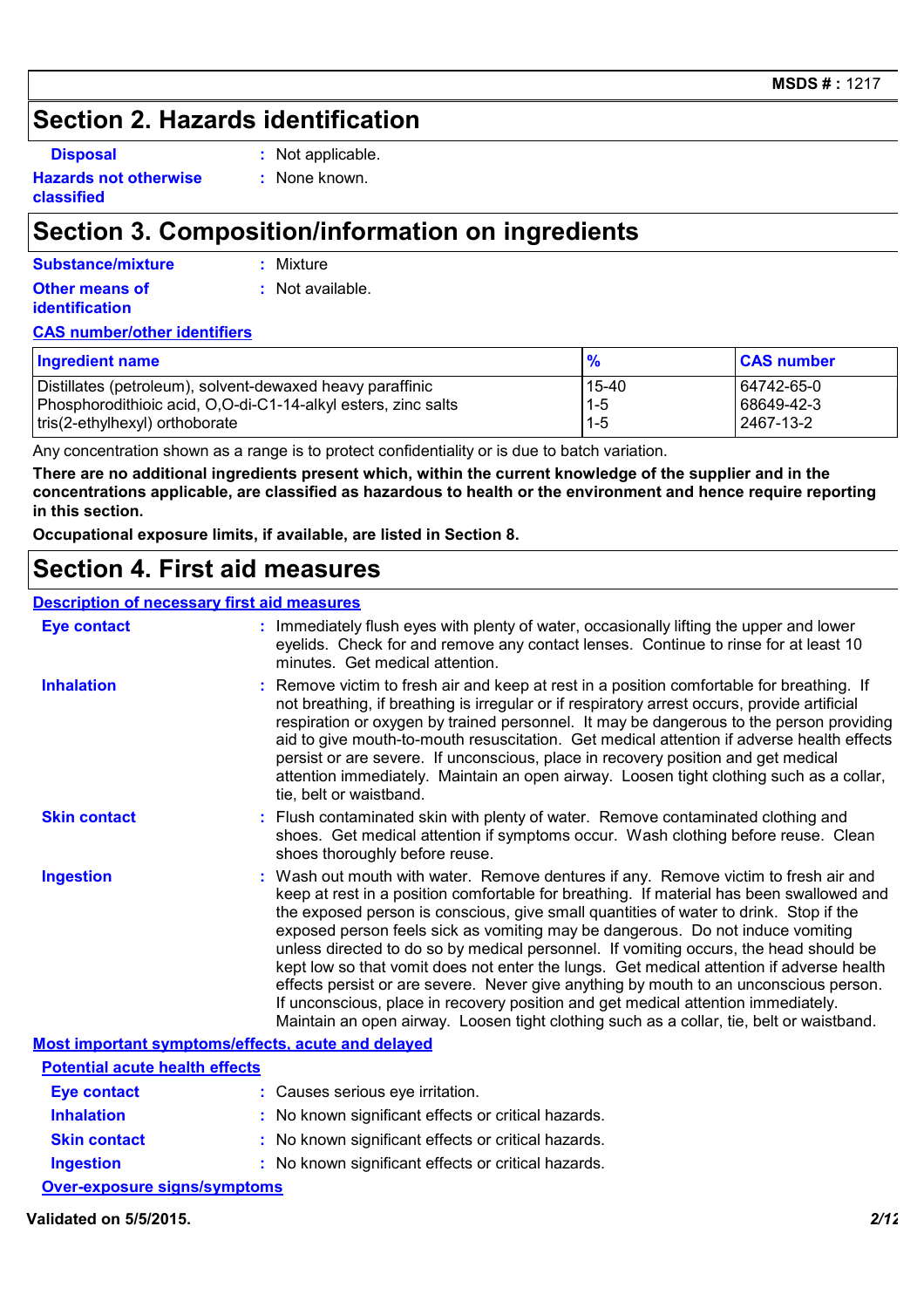# **Section 4. First aid measures**

| <b>Eye contact</b>                                                                   |  | Adverse symptoms may include the following:<br>pain or irritation<br>watering<br>redness                                                                                    |  |
|--------------------------------------------------------------------------------------|--|-----------------------------------------------------------------------------------------------------------------------------------------------------------------------------|--|
| <b>Inhalation</b>                                                                    |  | : No specific data.                                                                                                                                                         |  |
| <b>Skin contact</b>                                                                  |  | No specific data.                                                                                                                                                           |  |
| <b>Ingestion</b>                                                                     |  | : No specific data.                                                                                                                                                         |  |
| Indication of immediate medical attention and special treatment needed, if necessary |  |                                                                                                                                                                             |  |
| <b>Notes to physician</b>                                                            |  | Treat symptomatically. Contact poison treatment specialist immediately if large<br>quantities have been ingested or inhaled.                                                |  |
| <b>Specific treatments</b>                                                           |  | No specific treatment.                                                                                                                                                      |  |
| <b>Protection of first-aiders</b>                                                    |  | No action shall be taken involving any personal risk or without suitable training. It may<br>be dangerous to the person providing aid to give mouth-to-mouth resuscitation. |  |

**See toxicological information (Section 11)**

# **Section 5. Fire-fighting measures**

| <b>Extinguishing media</b>                               |                                                                                                                                                                                                     |
|----------------------------------------------------------|-----------------------------------------------------------------------------------------------------------------------------------------------------------------------------------------------------|
| <b>Suitable extinguishing</b><br>media                   | : Use an extinguishing agent suitable for the surrounding fire.                                                                                                                                     |
| <b>Unsuitable extinguishing</b><br>media                 | : None known.                                                                                                                                                                                       |
| <b>Specific hazards arising</b><br>from the chemical     | : No specific fire or explosion hazard.                                                                                                                                                             |
| <b>Hazardous thermal</b><br>decomposition products       | : Decomposition products may include the following materials:<br>carbon dioxide<br>carbon monoxide<br>sulfur oxides<br>metal oxide/oxides                                                           |
| <b>Special protective actions</b><br>for fire-fighters   | : Promptly isolate the scene by removing all persons from the vicinity of the incident if<br>there is a fire. No action shall be taken involving any personal risk or without suitable<br>training. |
| <b>Special protective</b><br>equipment for fire-fighters | : Fire-fighters should wear appropriate protective equipment and self-contained breathing<br>apparatus (SCBA) with a full face-piece operated in positive pressure mode.                            |

# **Section 6. Accidental release measures**

| Personal precautions, protective equipment and emergency procedures |  |                                                                                                                                                                                                                                                                                                                                                                                   |  |  |
|---------------------------------------------------------------------|--|-----------------------------------------------------------------------------------------------------------------------------------------------------------------------------------------------------------------------------------------------------------------------------------------------------------------------------------------------------------------------------------|--|--|
| For non-emergency<br>personnel                                      |  | : No action shall be taken involving any personal risk or without suitable training.<br>Evacuate surrounding areas. Keep unnecessary and unprotected personnel from<br>entering. Do not touch or walk through spilled material. Provide adequate ventilation.<br>Wear appropriate respirator when ventilation is inadequate. Put on appropriate<br>personal protective equipment. |  |  |
| For emergency responders :                                          |  | If specialised clothing is required to deal with the spillage, take note of any information<br>in Section 8 on suitable and unsuitable materials. See also the information in "For non-<br>emergency personnel".                                                                                                                                                                  |  |  |
| <b>Environmental precautions</b>                                    |  | : Avoid dispersal of spilled material and runoff and contact with soil, waterways, drains<br>and sewers. Inform the relevant authorities if the product has caused environmental<br>pollution (sewers, waterways, soil or air).                                                                                                                                                   |  |  |
| <b>Methods and materials for containment and cleaning up</b>        |  |                                                                                                                                                                                                                                                                                                                                                                                   |  |  |
| <b>Small spill</b>                                                  |  | : Move containers from spill area. Avoid dust generation. Using a vacuum with HEPA<br>filter will reduce dust dispersal. Place spilled material in a designated, labeled waste<br>container. Dispose of via a licensed waste disposal contractor.                                                                                                                                 |  |  |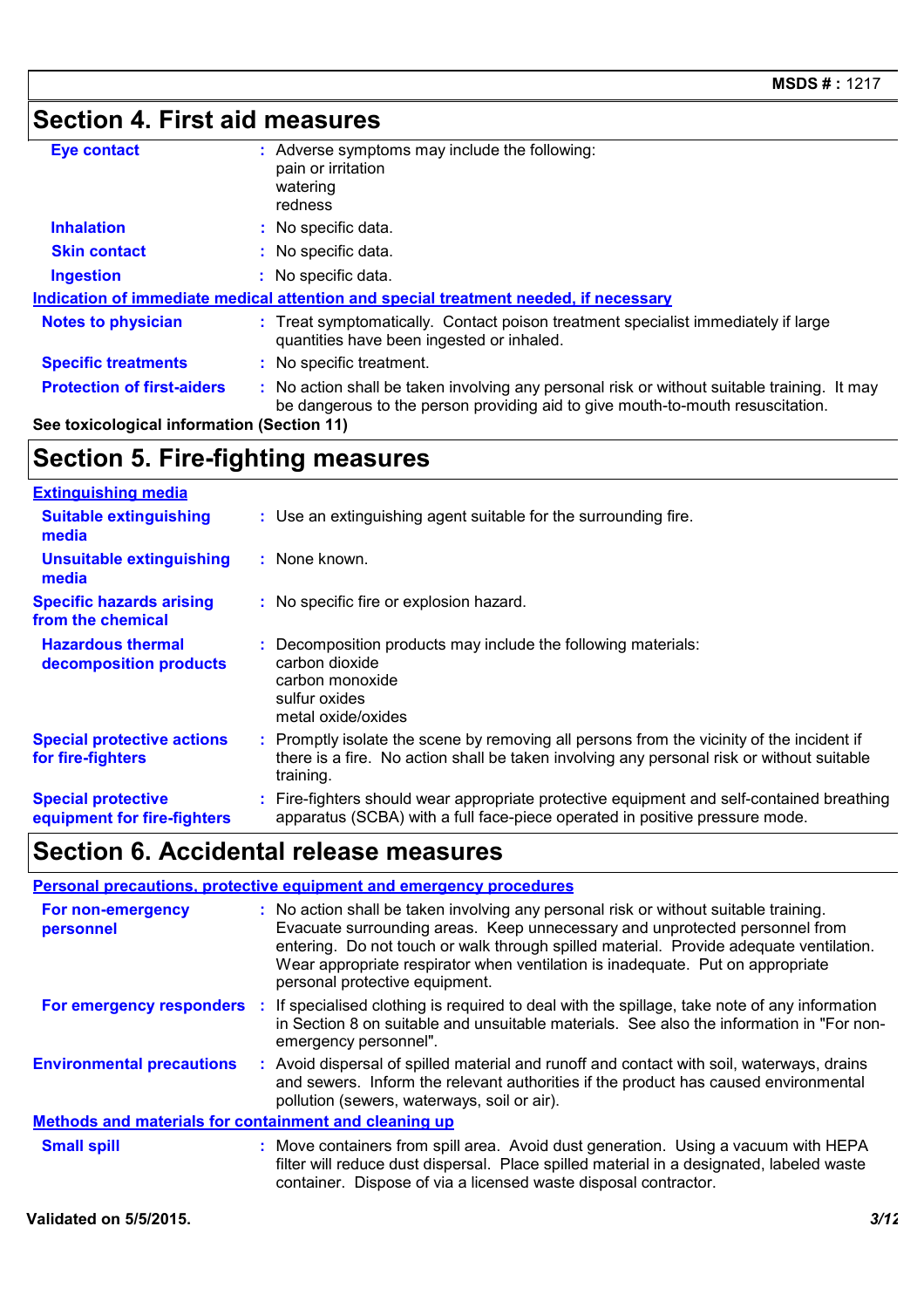### **Section 6. Accidental release measures**

|  |  | ı<br>ı |
|--|--|--------|
|  |  |        |

**Large spill Example 20 CE SET SET SHOWE CONTAINGLY STATE IN EXAMPLE THE STATE SHOWE STATE SHOWE SHOWE SHOWE SHOWE SHOWE SHOWE SHOWE SHOWE SHOWE SHOWE SHOWE SHOWE SHOWE SHOWE SHOWE SHOWE SHOWE SHOWE SHOWE SHOWE SHOWE SHO** sewers, water courses, basements or confined areas. Avoid dust generation. Do not dry sweep. Vacuum dust with equipment fitted with a HEPA filter and place in a closed, labeled waste container. Dispose of via a licensed waste disposal contractor. Note: see Section 1 for emergency contact information and Section 13 for waste disposal.

# **Section 7. Handling and storage**

| <b>Precautions for safe handling</b>                                             |                                                                                                                                                                                                                                                                                                                                                                                                                                                                                                               |
|----------------------------------------------------------------------------------|---------------------------------------------------------------------------------------------------------------------------------------------------------------------------------------------------------------------------------------------------------------------------------------------------------------------------------------------------------------------------------------------------------------------------------------------------------------------------------------------------------------|
| <b>Protective measures</b>                                                       | : Put on appropriate personal protective equipment (see Section 8). Do not ingest. Avoid<br>contact with eyes, skin and clothing. Keep in the original container or an approved<br>alternative made from a compatible material, kept tightly closed when not in use. Empty<br>containers retain product residue and can be hazardous. Do not reuse container.                                                                                                                                                 |
| <b>Advice on general</b><br>occupational hygiene                                 | : Eating, drinking and smoking should be prohibited in areas where this material is<br>handled, stored and processed. Workers should wash hands and face before eating,<br>drinking and smoking. Remove contaminated clothing and protective equipment before<br>entering eating areas. See also Section 8 for additional information on hygiene<br>measures.                                                                                                                                                 |
| <b>Conditions for safe storage,</b><br>including any<br><b>incompatibilities</b> | : Store in accordance with local regulations. Store in original container protected from<br>direct sunlight in a dry, cool and well-ventilated area, away from incompatible materials<br>(see Section 10) and food and drink. Keep container tightly closed and sealed until<br>ready for use. Containers that have been opened must be carefully resealed and kept<br>upright to prevent leakage. Do not store in unlabeled containers. Use appropriate<br>containment to avoid environmental contamination. |

### **Section 8. Exposure controls/personal protection**

#### **Control parameters**

#### **Occupational exposure limits**

| <b>Ingredient name</b>                            |                                                             | <b>Exposure limits</b>                                                                                                                                                                                                                                                                                                                                                                            |  |  |
|---------------------------------------------------|-------------------------------------------------------------|---------------------------------------------------------------------------------------------------------------------------------------------------------------------------------------------------------------------------------------------------------------------------------------------------------------------------------------------------------------------------------------------------|--|--|
|                                                   | Distillates (petroleum), solvent-dewaxed heavy paraffinic   | ACGIH TLV (United States, 4/2014).<br>TWA: 5 mg/m <sup>3</sup> 8 hours. Form: Inhalable<br>fraction<br>NIOSH REL (United States, 10/2013).<br>TWA: 5 mg/m <sup>3</sup> 10 hours. Form: Mist<br>STEL: 10 mg/m <sup>3</sup> 15 minutes. Form: Mist<br>OSHA PEL (United States, 2/2013).<br>TWA: 5 mg/m <sup>3</sup> 8 hours.                                                                        |  |  |
| <b>Appropriate engineering</b><br><b>controls</b> | contaminants.                                               | : Good general ventilation should be sufficient to control worker exposure to airborne                                                                                                                                                                                                                                                                                                            |  |  |
| <b>Environmental exposure</b><br><b>controls</b>  | will be necessary to reduce emissions to acceptable levels. | : Emissions from ventilation or work process equipment should be checked to ensure<br>they comply with the requirements of environmental protection legislation. In some<br>cases, fume scrubbers, filters or engineering modifications to the process equipment                                                                                                                                  |  |  |
| <b>Individual protection measures</b>             |                                                             |                                                                                                                                                                                                                                                                                                                                                                                                   |  |  |
| <b>Hygiene measures</b>                           |                                                             | : Wash hands, forearms and face thoroughly after handling chemical products, before<br>eating, smoking and using the lavatory and at the end of the working period.<br>Appropriate techniques should be used to remove potentially contaminated clothing.<br>Wash contaminated clothing before reusing. Ensure that eyewash stations and safety<br>showers are close to the workstation location. |  |  |
| <b>Eye/face protection</b>                        |                                                             | : Safety eyewear complying with an approved standard should be used when a risk<br>assessment indicates this is necessary to avoid exposure to liquid splashes, mists,<br>gases or dusts. If contact is possible, the following protection should be worn, unless<br>the assessment indicates a higher degree of protection: chemical splash goggles.                                             |  |  |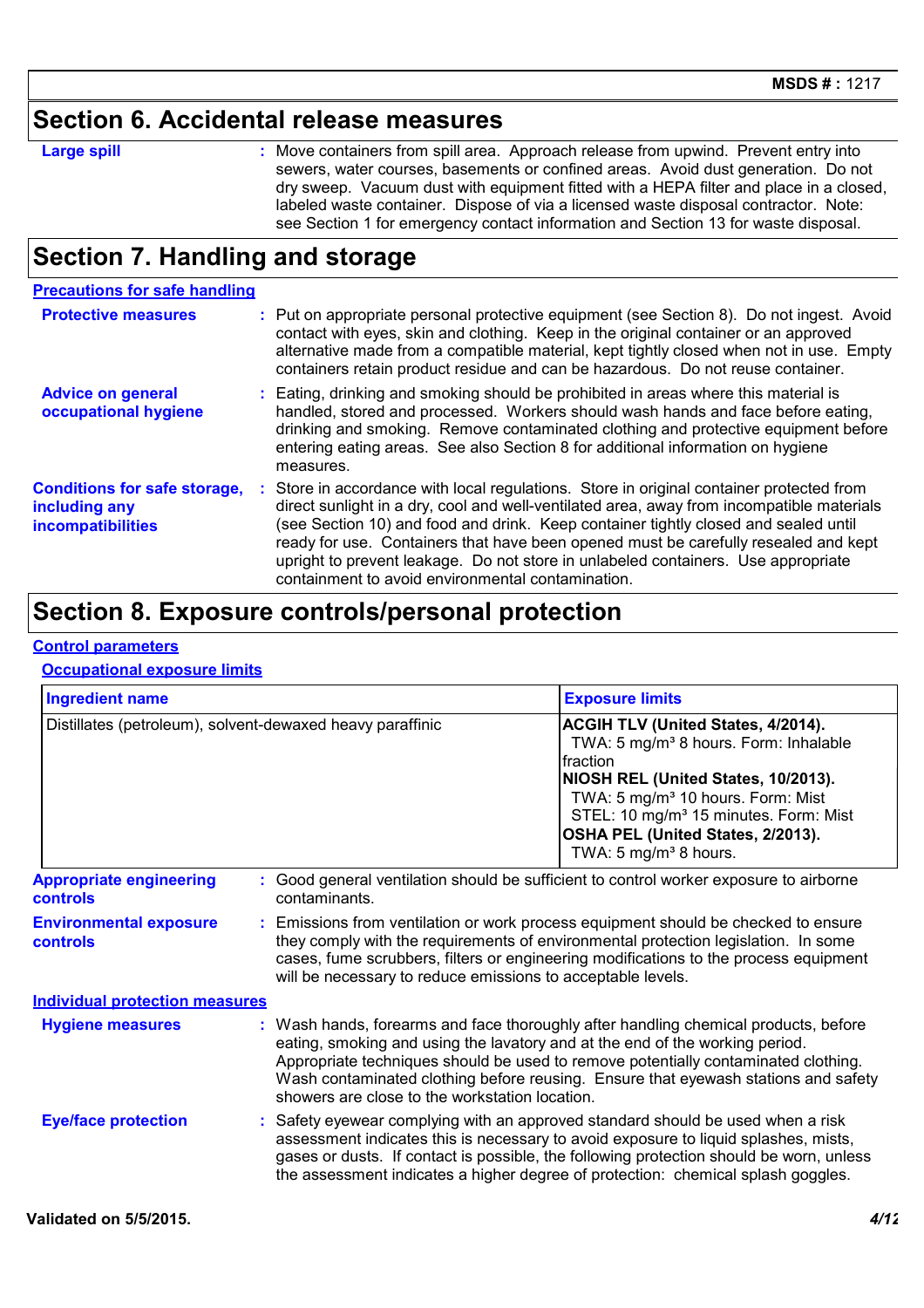# **Section 8. Exposure controls/personal protection**

| <b>Skin protection</b>        |                                                                                                                                                                                                                                                                                                                                                                                                                                                                                                                                                                                                                        |  |
|-------------------------------|------------------------------------------------------------------------------------------------------------------------------------------------------------------------------------------------------------------------------------------------------------------------------------------------------------------------------------------------------------------------------------------------------------------------------------------------------------------------------------------------------------------------------------------------------------------------------------------------------------------------|--|
| <b>Hand protection</b>        | : Chemical-resistant, impervious gloves complying with an approved standard should be<br>worn at all times when handling chemical products if a risk assessment indicates this is<br>necessary. Considering the parameters specified by the glove manufacturer, check<br>during use that the gloves are still retaining their protective properties. It should be<br>noted that the time to breakthrough for any glove material may be different for different<br>glove manufacturers. In the case of mixtures, consisting of several substances, the<br>protection time of the gloves cannot be accurately estimated. |  |
| <b>Body protection</b>        | : Personal protective equipment for the body should be selected based on the task being<br>performed and the risks involved and should be approved by a specialist before<br>handling this product.                                                                                                                                                                                                                                                                                                                                                                                                                    |  |
| <b>Other skin protection</b>  | : Appropriate footwear and any additional skin protection measures should be selected<br>based on the task being performed and the risks involved and should be approved by a<br>specialist before handling this product.                                                                                                                                                                                                                                                                                                                                                                                              |  |
| <b>Respiratory protection</b> | : Use a properly fitted, particulate filter respirator complying with an approved standard if<br>a risk assessment indicates this is necessary. Respirator selection must be based on<br>known or anticipated exposure levels, the hazards of the product and the safe working<br>limits of the selected respirator.                                                                                                                                                                                                                                                                                                   |  |

# **Section 9. Physical and chemical properties**

| <b>Appearance</b>                                 |                                                                                                                    |
|---------------------------------------------------|--------------------------------------------------------------------------------------------------------------------|
| <b>Physical state</b>                             | : Solid. [grease]                                                                                                  |
| <b>Color</b>                                      | $:$ Gray.                                                                                                          |
| Odor                                              | Mild. Petroleum oil                                                                                                |
| <b>Odor threshold</b>                             | : Not available.                                                                                                   |
| pH                                                | : Not applicable.                                                                                                  |
| <b>Melting point</b>                              | : Not available.                                                                                                   |
| <b>Boiling point</b>                              | : Not available.                                                                                                   |
| <b>Flash point</b>                                | : Not available.                                                                                                   |
| <b>Evaporation rate</b>                           | : Not available.                                                                                                   |
| <b>Flammability (solid, gas)</b>                  | : Flammable in the presence of the following materials or conditions: open flames, sparks<br>and static discharge. |
| Lower and upper explosive<br>(flammable) limits   | : Not available.                                                                                                   |
| <b>Vapor pressure</b>                             | : Not available.                                                                                                   |
| <b>Vapor density</b>                              | : Not available.                                                                                                   |
| <b>Relative density</b>                           | : $0.9$ g/cm <sup>3</sup>                                                                                          |
| <b>Solubility</b>                                 | : Insoluble in the following materials: cold water.                                                                |
| <b>Partition coefficient: n-</b><br>octanol/water | : Not available.                                                                                                   |
| <b>Auto-ignition temperature</b>                  | : Not available.                                                                                                   |
| <b>Decomposition temperature</b>                  | : Not available.                                                                                                   |
| <b>Viscosity</b>                                  | : Kinematic (40°C (104°F)): >0.21 cm <sup>2</sup> /s (>21 cSt)                                                     |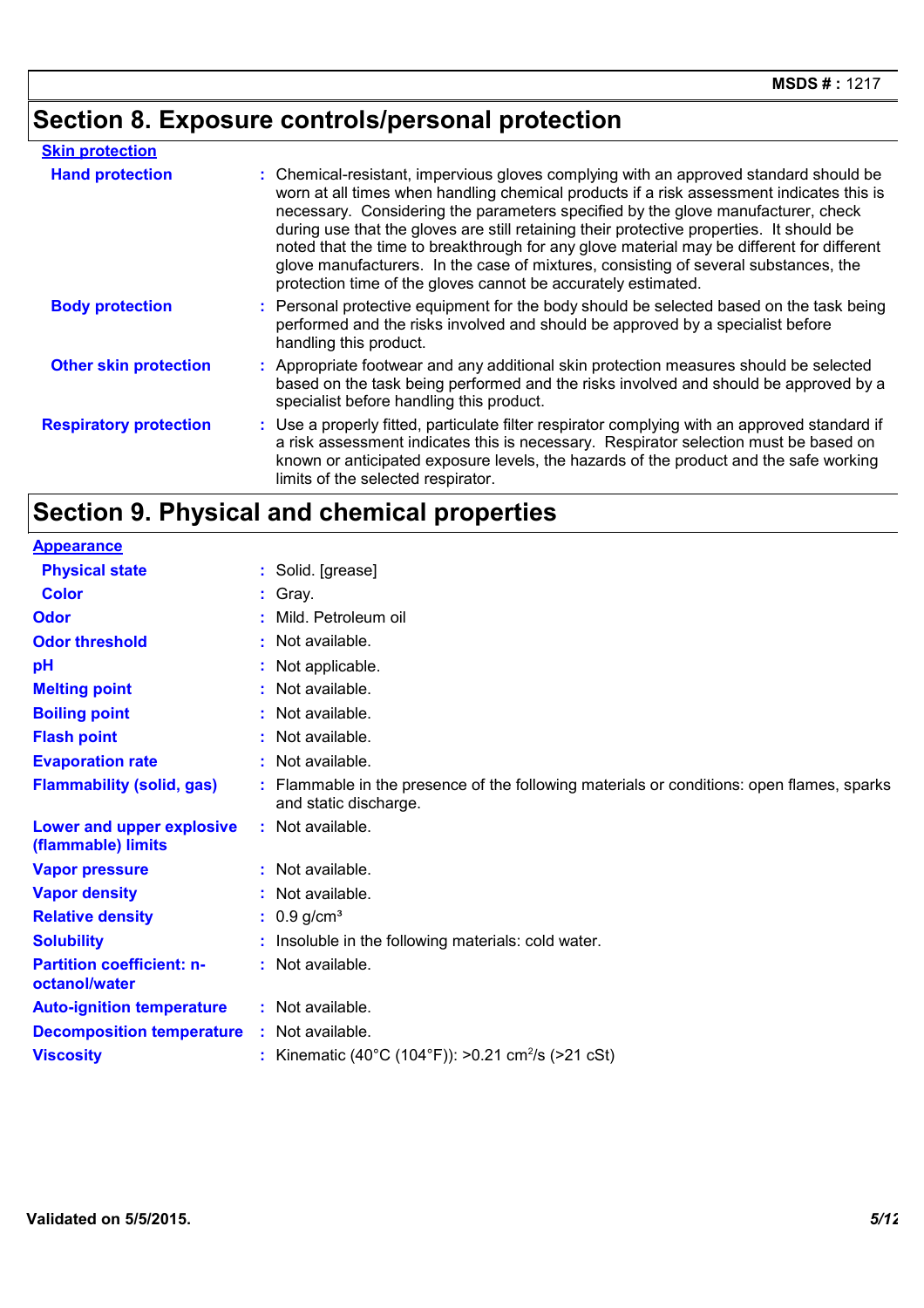# **Section 10. Stability and reactivity**

| <b>Reactivity</b>                            | : No specific test data related to reactivity available for this product or its ingredients.              |
|----------------------------------------------|-----------------------------------------------------------------------------------------------------------|
| <b>Chemical stability</b>                    | : The product is stable.                                                                                  |
| <b>Possibility of hazardous</b><br>reactions | : Under normal conditions of storage and use, hazardous reactions will not occur.                         |
| <b>Conditions to avoid</b>                   | : No specific data.                                                                                       |
| <b>Incompatible materials</b>                | No specific data.                                                                                         |
| <b>Hazardous decomposition</b><br>products   | : Under normal conditions of storage and use, hazardous decomposition products should<br>not be produced. |

# **Section 11. Toxicological information**

### **Information on toxicological effects**

### **Acute toxicity**

| <b>Product/ingredient name</b>                                  | <b>Result</b> | <b>Species</b> | <b>Dose</b> | <b>Exposure</b> |
|-----------------------------------------------------------------|---------------|----------------|-------------|-----------------|
| Distillates (petroleum),<br>solvent-dewaxed heavy<br>paraffinic | ILD50 Dermal  | Rabbit         | >5000 mg/kg |                 |
|                                                                 | LD50 Oral     | Rat            | >5000 mg/kg |                 |

#### **Conclusion/Summary :** No known significant effects or critical hazards.

#### **Irritation/Corrosion**

| <b>Product/ingredient name</b> | <b>Result</b>        | <b>Species</b> | <b>Score</b> | <b>Exposure</b>   | <b>Observation</b> |
|--------------------------------|----------------------|----------------|--------------|-------------------|--------------------|
| tris(2-ethylhexyl) orthoborate | Eves - Mild irritant | Rabbit         |              | 100<br>milligrams | -                  |

### **Carcinogenicity Conclusion/Summary :** There are no data available on the mixture itself. Carcinogenicity not suspected for humans. **Mutagenicity Conclusion/Summary :** There are no data available on the mixture itself. Mutagenicity not suspected for humans. **Teratogenicity Conclusion/Summary :** There are no data available on the mixture itself. Teratogenicity not suspected for humans. **Reproductive toxicity Conclusion/Summary :** There are no data available on the mixture itself. Not considered to be dangerous to humans, according to our database. **Conclusion/Summary Skin :** No known significant effects or critical hazards. **Eyes :** Slightly irritating to the eyes. **Respiratory <b>:** Repeated or prolonged exposure to spray or mist may produce respiratory tract irritation. Pre-existing respiratory disorders may be aggravated by over-exposure to this product. **Sensitization Conclusion/Summary Skin Example 2018 :** No specific information is available in our database regarding the skin sensitizing properties of this product. Sensitization not suspected for humans. **Respiratory :** Sensitization not suspected for humans. **Specific target organ toxicity (single exposure)** Not available.

**Specific target organ toxicity (repeated exposure) Validated on 5/5/2015.** *6/12*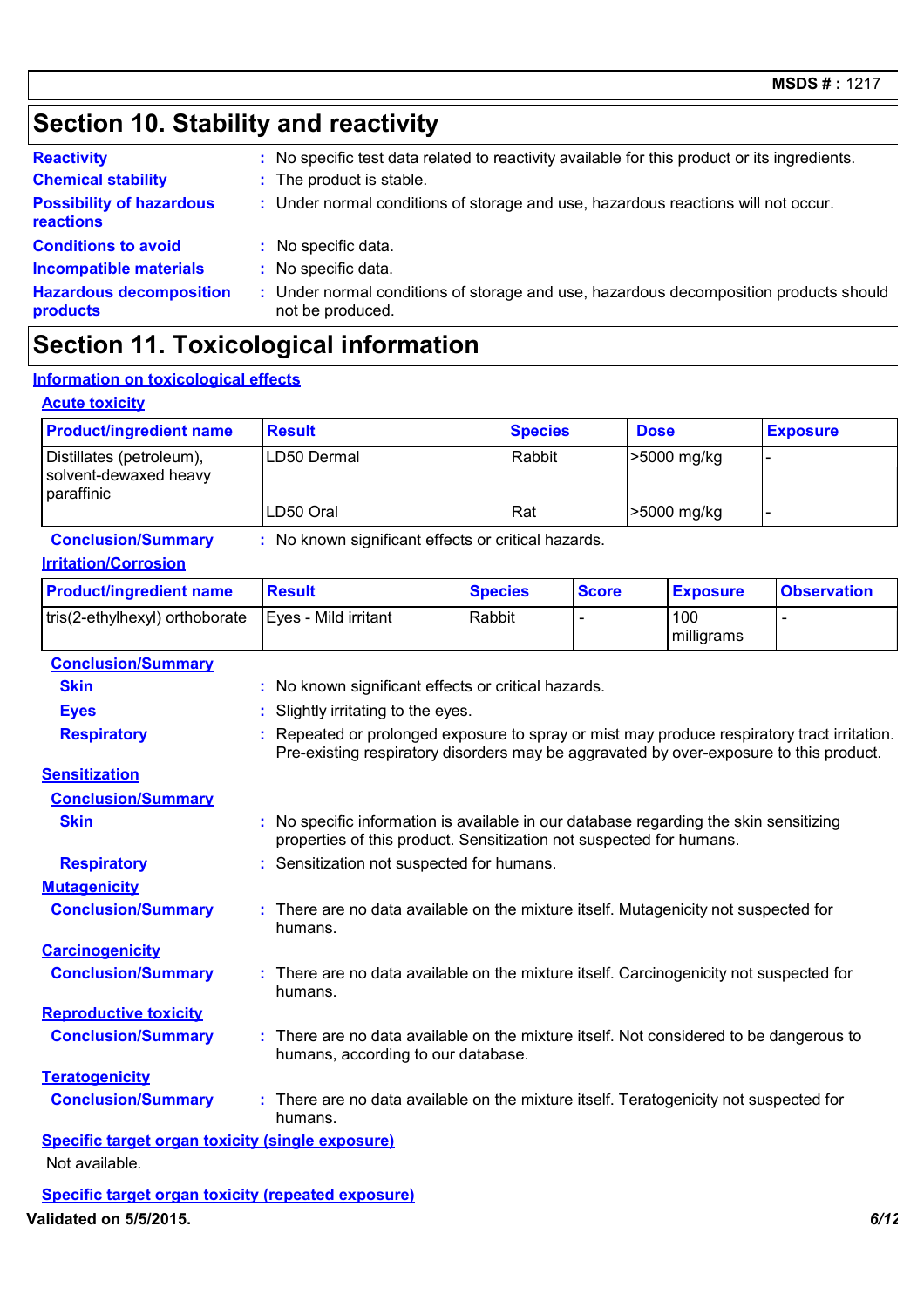# **Section 11. Toxicological information**

#### Not available.

### **Aspiration hazard**

| <b>Name</b>                                               |                                                                                            | <b>Result</b>                         |  |  |  |  |
|-----------------------------------------------------------|--------------------------------------------------------------------------------------------|---------------------------------------|--|--|--|--|
| Distillates (petroleum), solvent-dewaxed heavy paraffinic |                                                                                            | <b>ASPIRATION HAZARD - Category 1</b> |  |  |  |  |
| <b>Information on the likely</b><br>routes of exposure    | : Routes of entry anticipated: Oral, Dermal, Inhalation.                                   |                                       |  |  |  |  |
| <b>Potential acute health effects</b>                     |                                                                                            |                                       |  |  |  |  |
| <b>Eye contact</b>                                        | : Causes serious eye irritation.                                                           |                                       |  |  |  |  |
| <b>Inhalation</b>                                         | : No known significant effects or critical hazards.                                        |                                       |  |  |  |  |
| <b>Skin contact</b>                                       | : No known significant effects or critical hazards.                                        |                                       |  |  |  |  |
| <b>Ingestion</b>                                          | : No known significant effects or critical hazards.                                        |                                       |  |  |  |  |
|                                                           | Symptoms related to the physical, chemical and toxicological characteristics               |                                       |  |  |  |  |
| <b>Eye contact</b>                                        | : Adverse symptoms may include the following:<br>pain or irritation<br>watering<br>redness |                                       |  |  |  |  |
| <b>Inhalation</b>                                         | : No specific data.                                                                        |                                       |  |  |  |  |
| <b>Skin contact</b>                                       | : No specific data.                                                                        |                                       |  |  |  |  |
| <b>Ingestion</b>                                          | : No specific data.                                                                        |                                       |  |  |  |  |
|                                                           | Delayed and immediate effects and also chronic effects from short and long term exposure   |                                       |  |  |  |  |
| <b>Short term exposure</b>                                |                                                                                            |                                       |  |  |  |  |
| <b>Potential immediate</b><br>effects                     | : Not available.                                                                           |                                       |  |  |  |  |
| <b>Potential delayed effects</b>                          | : Not available.                                                                           |                                       |  |  |  |  |
| <b>Long term exposure</b>                                 |                                                                                            |                                       |  |  |  |  |
| <b>Potential immediate</b><br>effects                     | : Not available.                                                                           |                                       |  |  |  |  |
| <b>Potential delayed effects</b>                          | : Not available.                                                                           |                                       |  |  |  |  |
| <b>Potential chronic health effects</b>                   |                                                                                            |                                       |  |  |  |  |
| <b>Conclusion/Summary</b>                                 | : Contains material that may cause target organ damage, based on animal data.              |                                       |  |  |  |  |
| <b>General</b>                                            | : No known significant effects or critical hazards.                                        |                                       |  |  |  |  |
| <b>Carcinogenicity</b>                                    | : No known significant effects or critical hazards.                                        |                                       |  |  |  |  |
| <b>Mutagenicity</b>                                       | : No known significant effects or critical hazards.                                        |                                       |  |  |  |  |
| <b>Teratogenicity</b>                                     | : No known significant effects or critical hazards.                                        |                                       |  |  |  |  |
| <b>Developmental effects</b>                              | : No known significant effects or critical hazards.                                        |                                       |  |  |  |  |
| <b>Fertility effects</b>                                  | : No known significant effects or critical hazards.                                        |                                       |  |  |  |  |
|                                                           |                                                                                            |                                       |  |  |  |  |

### **Numerical measures of toxicity**

Not available. **Acute toxicity estimates**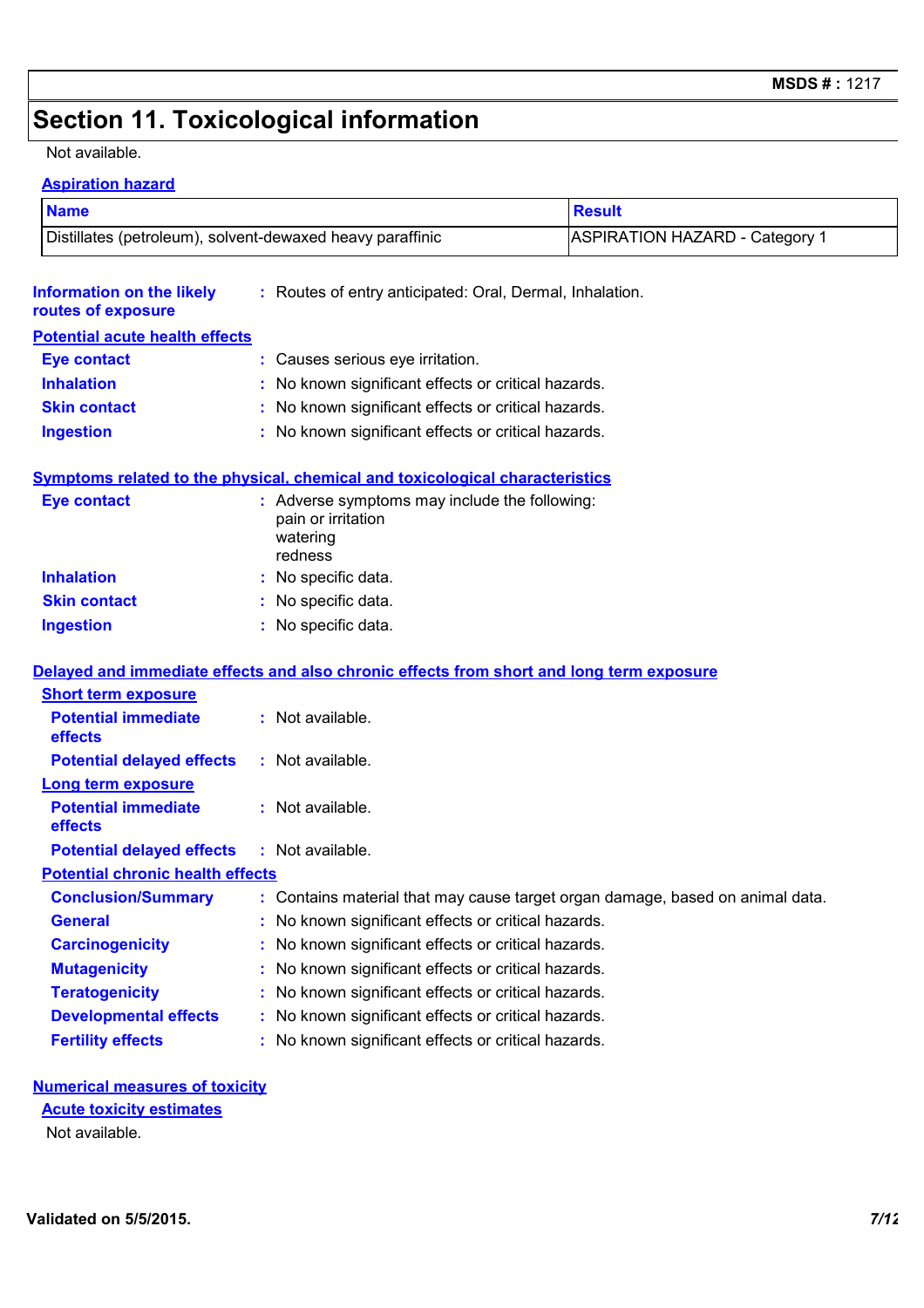# **Section 12. Ecological information**

### **Toxicity**

**Conclusion/Summary :** There are no data available on the mixture itself.

### **Persistence and degradability**

**Conclusion/Summary :** This product has not been tested for biodegradation. Not readily biodegradable.

| <b>Product/ingredient name</b> | <b>Aquatic half-life</b> | <b>Photolysis</b> | Biodegradability |
|--------------------------------|--------------------------|-------------------|------------------|
| <b>MC 2180MT5</b>              |                          |                   | Not readily      |

### **Bioaccumulative potential**

Not available.

### **Mobility in soil**

| <b>Soil/water partition</b><br>coefficient (K <sub>oc</sub> ) | : Not available.                                    |
|---------------------------------------------------------------|-----------------------------------------------------|
| <b>Other adverse effects</b>                                  | : No known significant effects or critical hazards. |

# **Section 13. Disposal considerations**

| <b>Disposal methods</b><br>and sewers. | : The generation of waste should be avoided or minimized wherever possible. Disposal<br>of this product, solutions and any by-products should at all times comply with the<br>requirements of environmental protection and waste disposal legislation and any<br>regional local authority requirements. Dispose of surplus and non-recyclable products<br>via a licensed waste disposal contractor. Waste should not be disposed of untreated to<br>the sewer unless fully compliant with the requirements of all authorities with jurisdiction.<br>Waste packaging should be recycled. Incineration or landfill should only be considered<br>when recycling is not feasible. This material and its container must be disposed of in a<br>safe way. Care should be taken when handling emptied containers that have not been<br>cleaned or rinsed out. Empty containers or liners may retain some product residues.<br>Avoid dispersal of spilled material and runoff and contact with soil, waterways, drains |
|----------------------------------------|----------------------------------------------------------------------------------------------------------------------------------------------------------------------------------------------------------------------------------------------------------------------------------------------------------------------------------------------------------------------------------------------------------------------------------------------------------------------------------------------------------------------------------------------------------------------------------------------------------------------------------------------------------------------------------------------------------------------------------------------------------------------------------------------------------------------------------------------------------------------------------------------------------------------------------------------------------------------------------------------------------------|
|----------------------------------------|----------------------------------------------------------------------------------------------------------------------------------------------------------------------------------------------------------------------------------------------------------------------------------------------------------------------------------------------------------------------------------------------------------------------------------------------------------------------------------------------------------------------------------------------------------------------------------------------------------------------------------------------------------------------------------------------------------------------------------------------------------------------------------------------------------------------------------------------------------------------------------------------------------------------------------------------------------------------------------------------------------------|

### **Section 14. Transport information**

|                                      | <b>DOT</b><br><b>Classification</b> | <b>TDG</b><br><b>Classification</b> | <b>Mexico</b><br><b>Classification</b> | <b>ADR/RID</b> | <b>IMDG</b>    | <b>IATA</b>    |
|--------------------------------------|-------------------------------------|-------------------------------------|----------------------------------------|----------------|----------------|----------------|
| <b>UN number</b>                     | Not regulated.                      | Not regulated.                      | Not regulated.                         | Not regulated. | Not regulated. | Not regulated. |
| <b>UN proper</b><br>shipping name    |                                     |                                     |                                        |                |                |                |
| <b>Transport</b><br>hazard class(es) |                                     |                                     |                                        |                |                |                |
| <b>Packing group</b>                 |                                     | -                                   | -                                      |                |                |                |
| <b>Environmental</b><br>hazards      | No.                                 | No.                                 | No.                                    | No.            | No.            | No.            |
| <b>Additional</b><br>information     |                                     |                                     |                                        |                |                |                |

**Special precautions for user Transport within user's premises:** always transport in closed containers that are **:** upright and secure. Ensure that persons transporting the product know what to do in the event of an accident or spillage.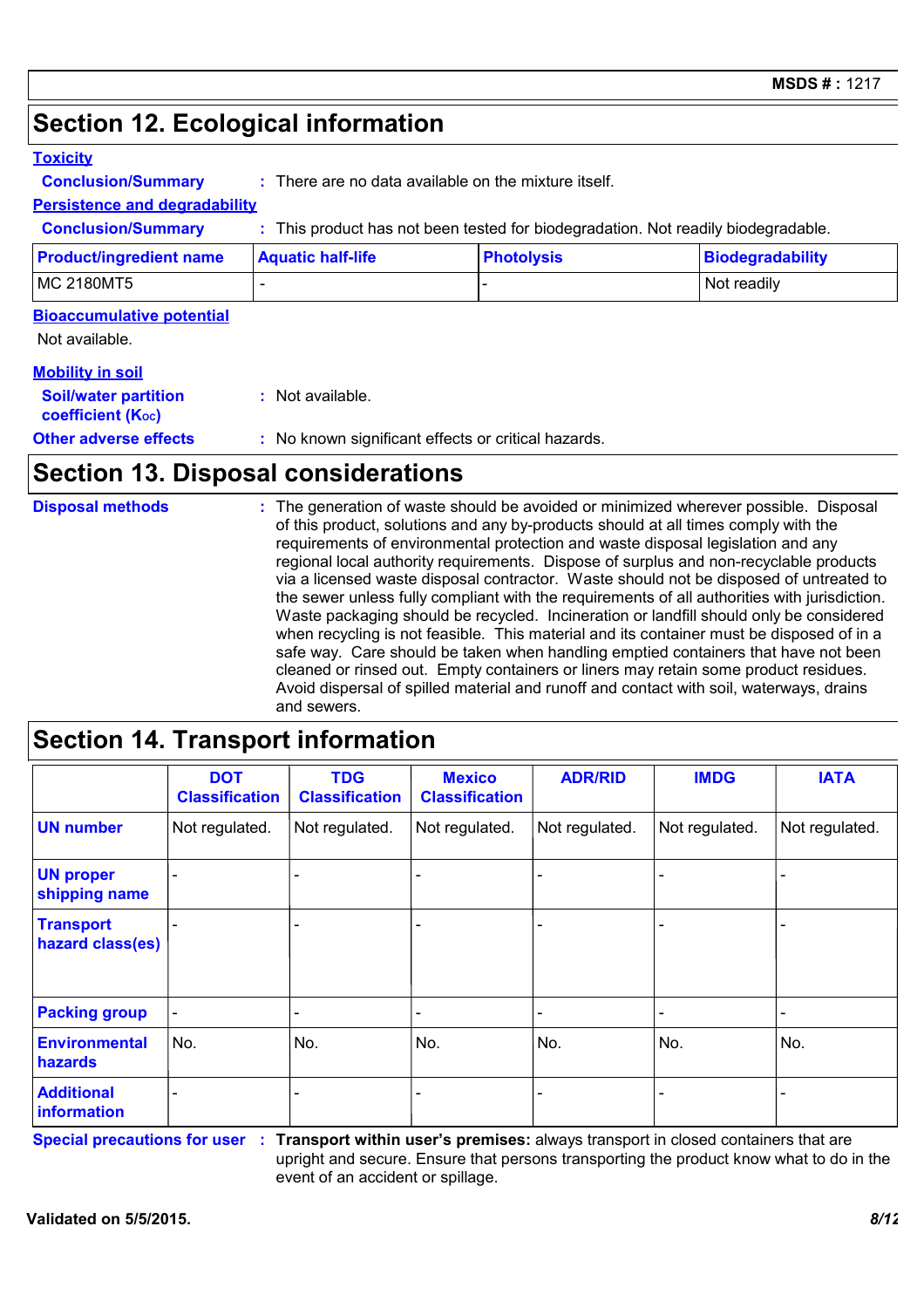# **Section 14. Transport information**

**Transport in bulk according :** Not available. **to Annex II of MARPOL 73/78 and the IBC Code**

### **Section 15. Regulatory information**

| <b>U.S. Federal regulations</b>                                                   |  |                                                        |                                                                           |                       |                                                   |                 | : TSCA 8(a) PAIR: Phosphorodithioic acid, O,O-di-C1-14-alkyl esters, zinc salts    |                                                 |  |
|-----------------------------------------------------------------------------------|--|--------------------------------------------------------|---------------------------------------------------------------------------|-----------------------|---------------------------------------------------|-----------------|------------------------------------------------------------------------------------|-------------------------------------------------|--|
|                                                                                   |  | TSCA 8(a) CDR Exempt/Partial exemption: Not determined |                                                                           |                       |                                                   |                 |                                                                                    |                                                 |  |
|                                                                                   |  |                                                        | United States inventory (TSCA 8b): All components are listed or exempted. |                       |                                                   |                 |                                                                                    |                                                 |  |
|                                                                                   |  |                                                        |                                                                           |                       | salts; tris(dipentyldithiocarbamato-S,S')antimony |                 | Clean Water Act (CWA) 307: Phosphorodithioic acid, O,O-di-C1-14-alkyl esters, zinc |                                                 |  |
| <b>Clean Air Act Section 112</b><br>(b) Hazardous Air<br><b>Pollutants (HAPs)</b> |  | : Not listed                                           |                                                                           |                       |                                                   |                 |                                                                                    |                                                 |  |
| <b>Clean Air Act Section 602</b><br><b>Class I Substances</b>                     |  | : Not listed                                           |                                                                           |                       |                                                   |                 |                                                                                    |                                                 |  |
| <b>Clean Air Act Section 602</b><br><b>Class II Substances</b>                    |  | : Not listed                                           |                                                                           |                       |                                                   |                 |                                                                                    |                                                 |  |
| <b>DEA List I Chemicals</b><br>(Precursor Chemicals)                              |  | : Not listed                                           |                                                                           |                       |                                                   |                 |                                                                                    |                                                 |  |
| <b>DEA List II Chemicals</b><br><b>(Essential Chemicals)</b>                      |  | : Not listed                                           |                                                                           |                       |                                                   |                 |                                                                                    |                                                 |  |
| <b>SARA 302/304</b>                                                               |  |                                                        |                                                                           |                       |                                                   |                 |                                                                                    |                                                 |  |
| <b>Composition/information on ingredients</b>                                     |  |                                                        |                                                                           |                       |                                                   |                 |                                                                                    |                                                 |  |
| No products were found.                                                           |  |                                                        |                                                                           |                       |                                                   |                 |                                                                                    |                                                 |  |
| <b>SARA 304 RQ</b>                                                                |  | : Not applicable.                                      |                                                                           |                       |                                                   |                 |                                                                                    |                                                 |  |
| <b>SARA 311/312</b>                                                               |  |                                                        |                                                                           |                       |                                                   |                 |                                                                                    |                                                 |  |
| <b>Classification</b>                                                             |  |                                                        | : Immediate (acute) health hazard                                         |                       |                                                   |                 |                                                                                    |                                                 |  |
| <b>Composition/information on ingredients</b>                                     |  |                                                        |                                                                           |                       |                                                   |                 |                                                                                    |                                                 |  |
| <b>Name</b>                                                                       |  |                                                        | $\frac{9}{6}$                                                             | <b>Fire</b><br>hazard | <b>Sudden</b><br>release of<br><b>pressure</b>    | <b>Reactive</b> | <b>Immediate</b><br>(acute)<br>health<br>hazard                                    | <b>Delayed</b><br>(chronic)<br>health<br>hazard |  |
| Phosphorodithioic acid, O,O-di-<br>C1-14-alkyl esters, zinc salts                 |  |                                                        | $1 - 5$                                                                   | No.                   | No.                                               | No.             | Yes.                                                                               | No.                                             |  |
| tris(2-ethylhexyl) orthoborate                                                    |  |                                                        | $1 - 5$                                                                   | No.                   | No.                                               | No.             | Yes.                                                                               | No.                                             |  |

#### **SARA 313**

|                                           | <b>Product name</b>                                                         | <b>CAS number</b> | $\frac{9}{6}$ |
|-------------------------------------------|-----------------------------------------------------------------------------|-------------------|---------------|
| <b>Form R - Reporting</b><br>requirements | Phosphorodithioic acid, O,O-di-C1-14-alkyl esters, 68649-42-3<br>zinc salts |                   | $1-5$         |
| <b>Supplier notification</b>              | Phosphorodithioic acid, O,O-di-C1-14-alkyl esters, 68649-42-3<br>zinc salts |                   | 1-5           |

SARA 313 notifications must not be detached from the SDS and any copying and redistribution of the SDS shall include copying and redistribution of the notice attached to copies of the SDS subsequently redistributed.

### **State regulations**

**Connecticut Carcinogen Reporting :** None of the components are listed.

**Validated on 5/5/2015.** *9/12*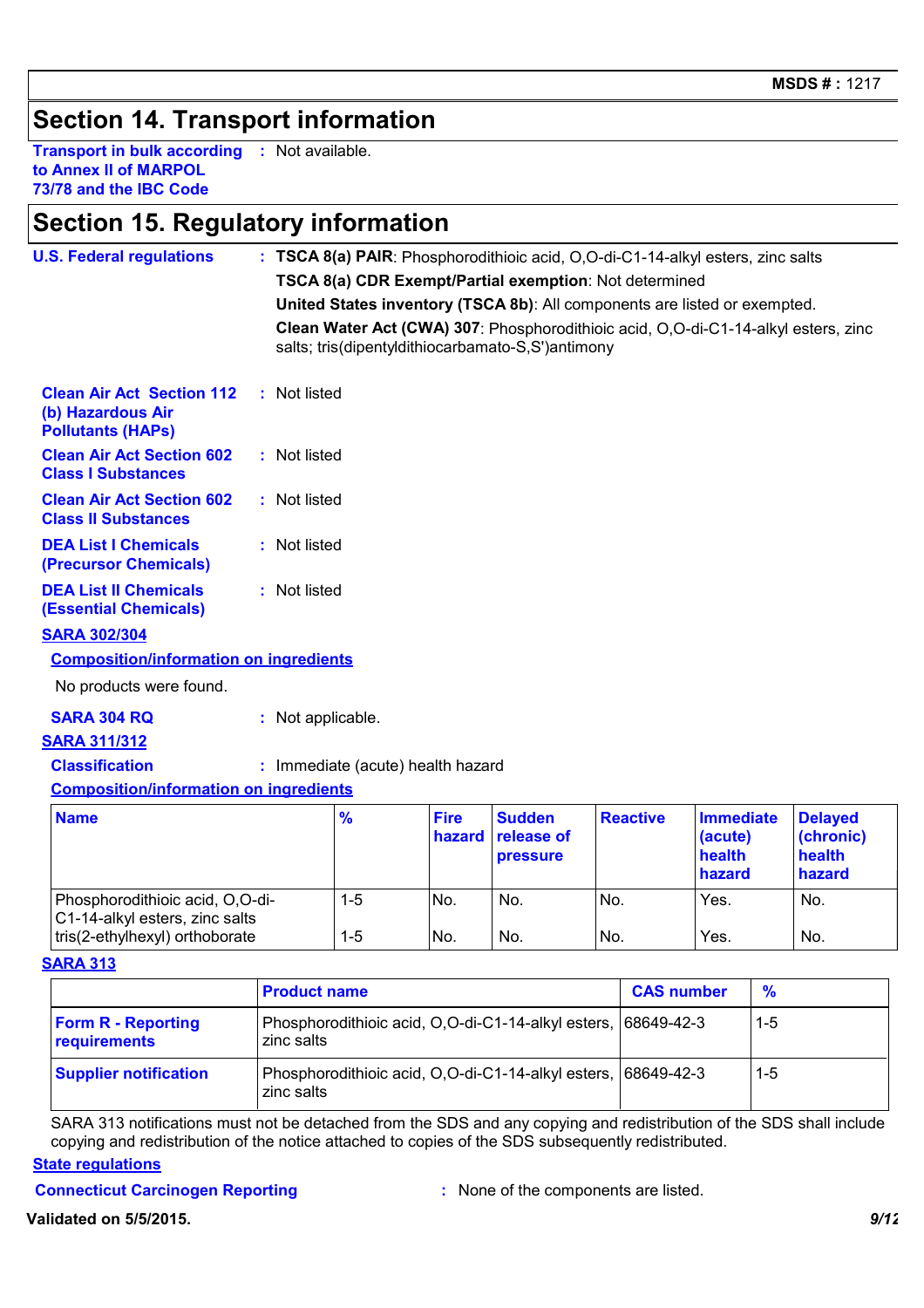# **Section 15. Regulatory information**

|                                                                       | Secuon 19. Reguiatory information                                          |                                                                       |
|-----------------------------------------------------------------------|----------------------------------------------------------------------------|-----------------------------------------------------------------------|
| <b>Connecticut Hazardous Material Survey</b>                          |                                                                            | : None of the components are listed.                                  |
| <b>Florida substances</b>                                             |                                                                            | : None of the components are listed.                                  |
| <b>Illinois Chemical Safety Act</b>                                   |                                                                            | : None of the components are listed.                                  |
| <b>Illinois Toxic Substances Disclosure to Employee</b><br><b>Act</b> |                                                                            | : None of the components are listed.                                  |
| <b>Louisiana Reporting</b>                                            |                                                                            | : None of the components are listed.                                  |
| <b>Louisiana Spill</b>                                                |                                                                            | None of the components are listed.                                    |
| <b>Massachusetts Spill</b>                                            |                                                                            | None of the components are listed.                                    |
| <b>Massachusetts Substances</b>                                       |                                                                            | : The following components are listed: MOLYBDENUM<br><b>DISULFIDE</b> |
| <b>Michigan Critical Material</b>                                     |                                                                            | : None of the components are listed.                                  |
| <b>Minnesota Hazardous Substances</b>                                 |                                                                            | : None of the components are listed.                                  |
| <b>New Jersey Spill</b>                                               |                                                                            | : None of the components are listed.                                  |
| <b>New Jersey Toxic Catastrophe Prevention Act</b>                    |                                                                            | None of the components are listed.                                    |
| <b>New Jersey Hazardous Substances</b>                                |                                                                            | : The following components are listed: ZINC compounds                 |
| <b>New York Acutely Hazardous Substances</b>                          |                                                                            | : None of the components are listed.                                  |
| <b>New York Toxic Chemical Release Reporting</b>                      |                                                                            | : None of the components are listed.                                  |
| <b>Pennsylvania RTK Hazardous Substances</b>                          |                                                                            | The following components are listed: ZINC COMPOUNDS                   |
| <b>Rhode Island Hazardous Substances</b>                              |                                                                            | None of the components are listed.                                    |
| <b>California Prop. 65</b>                                            |                                                                            |                                                                       |
| None of the components are listed.                                    |                                                                            |                                                                       |
| <b>International regulations</b>                                      |                                                                            |                                                                       |
|                                                                       | <b>Chemical Weapon Convention List Schedules I, II &amp; III Chemicals</b> |                                                                       |
| Not listed.                                                           |                                                                            |                                                                       |
| <b>Montreal Protocol (Annexes A, B, C, E)</b>                         |                                                                            |                                                                       |
| Not listed.                                                           |                                                                            |                                                                       |
|                                                                       |                                                                            |                                                                       |
| <b>International lists</b>                                            |                                                                            |                                                                       |
| <b>National inventory</b>                                             |                                                                            |                                                                       |
| <b>Australia</b>                                                      | : All components are listed or exempted.                                   |                                                                       |
| <b>China</b>                                                          | Not determined.                                                            |                                                                       |
| <b>Europe</b>                                                         | All components are listed or exempted.                                     |                                                                       |
| <b>Japan</b>                                                          | All components are listed or exempted.                                     |                                                                       |
| <b>Malaysia</b>                                                       | Not determined.                                                            |                                                                       |
| <b>New Zealand</b>                                                    | Not determined.                                                            |                                                                       |
| <b>Philippines</b>                                                    | All components are listed or exempted.                                     |                                                                       |
| <b>Republic of Korea</b>                                              | All components are listed or exempted.                                     |                                                                       |
| <b>Taiwan</b>                                                         | Not determined.                                                            |                                                                       |
| <b>Canada</b>                                                         |                                                                            |                                                                       |
| <b>WHMIS (Canada)</b>                                                 | : Not controlled under WHMIS (Canada).                                     |                                                                       |
| <b>Canadian lists</b>                                                 |                                                                            |                                                                       |
| <b>Canadian NPRI</b>                                                  |                                                                            | The following components are listed: Zinc (and its compounds)         |
| <b>CEPA Toxic substances</b>                                          | None of the components are listed.                                         |                                                                       |
| <b>Canada inventory; DSL/</b>                                         | : All components are listed or exempted.                                   |                                                                       |
| <b>NDSL</b>                                                           |                                                                            |                                                                       |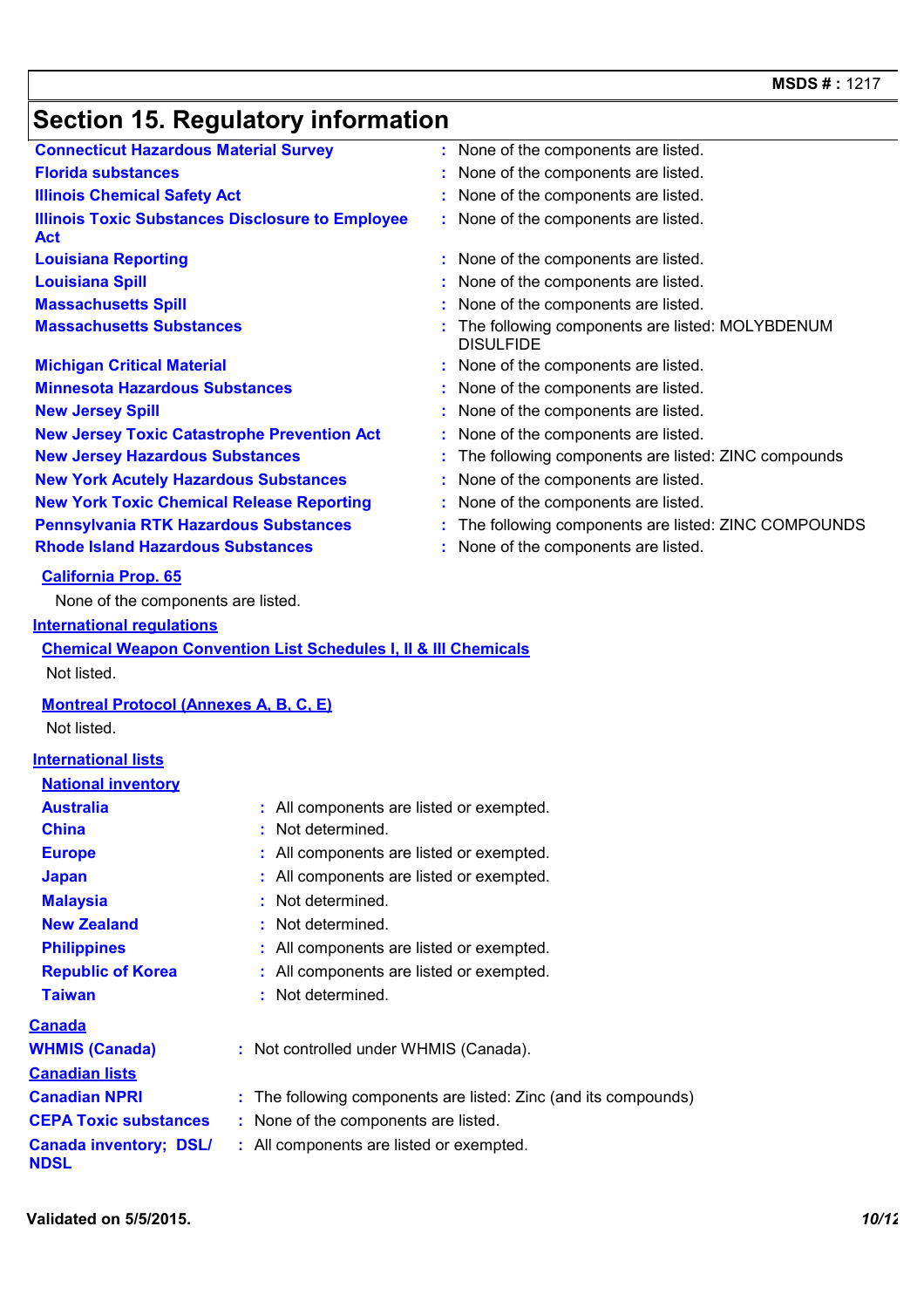# **Section 15. Regulatory information**

**This product has been classified in accordance with the hazard criteria of the Controlled Products Regulations and the MSDS contains all the information required by the Controlled Products Regulations.**

### **Section 16. Other information**

**Hazardous Material Information System (U.S.A.)**



**Caution: HMIS® ratings are based on a 0-4 rating scale, with 0 representing minimal hazards or risks, and 4 representing significant hazards or risks Although HMIS® ratings are not required on SDSs under 29 CFR 1910. 1200, the preparer may choose to provide them. HMIS® ratings are to be used with a fully implemented HMIS® program. HMIS® is a registered mark of the National Paint & Coatings Association (NPCA). HMIS® materials may be purchased exclusively from J. J. Keller (800) 327-6868.**

**The customer is responsible for determining the PPE code for this material.**

**National Fire Protection Association (U.S.A.)**



**Reprinted with permission from NFPA 704-2001, Identification of the Hazards of Materials for Emergency Response Copyright ©1997, National Fire Protection Association, Quincy, MA 02269. This reprinted material is not the complete and official position of the National Fire Protection Association, on the referenced subject which is represented only by the standard in its entirety.**

**Copyright ©2001, National Fire Protection Association, Quincy, MA 02269. This warning system is intended to be interpreted and applied only by properly trained individuals to identify fire, health and reactivity hazards of chemicals. The user is referred to certain limited number of chemicals with recommended classifications in NFPA 49 and NFPA 325, which would be used as a guideline only. Whether the chemicals are classified by NFPA or not, anyone using the 704 systems to classify chemicals does so at their own risk.**

| <b>History</b>                    |                                                                                                                                                                                                                                                                                                                                                                                                                                                                                                                                                                              |  |
|-----------------------------------|------------------------------------------------------------------------------------------------------------------------------------------------------------------------------------------------------------------------------------------------------------------------------------------------------------------------------------------------------------------------------------------------------------------------------------------------------------------------------------------------------------------------------------------------------------------------------|--|
| Date of issue/Date of<br>revision | : 5/5/2015                                                                                                                                                                                                                                                                                                                                                                                                                                                                                                                                                                   |  |
| Date of previous issue            | : No previous validation                                                                                                                                                                                                                                                                                                                                                                                                                                                                                                                                                     |  |
| <b>Version</b>                    | : 1                                                                                                                                                                                                                                                                                                                                                                                                                                                                                                                                                                          |  |
|                                   | Regulatory Department, Chemtool Inc.                                                                                                                                                                                                                                                                                                                                                                                                                                                                                                                                         |  |
| <b>Key to abbreviations</b>       | $\therefore$ ATE = Acute Toxicity Estimate<br><b>BCF</b> = Bioconcentration Factor<br>GHS = Globally Harmonized System of Classification and Labelling of Chemicals<br>IATA = International Air Transport Association<br>IBC = Intermediate Bulk Container<br><b>IMDG = International Maritime Dangerous Goods</b><br>LogPow = logarithm of the octanol/water partition coefficient<br>MARPOL 73/78 = International Convention for the Prevention of Pollution From Ships,<br>1973 as modified by the Protocol of 1978. ("Marpol" = marine pollution)<br>UN = United Nations |  |

#### **Notice to reader**